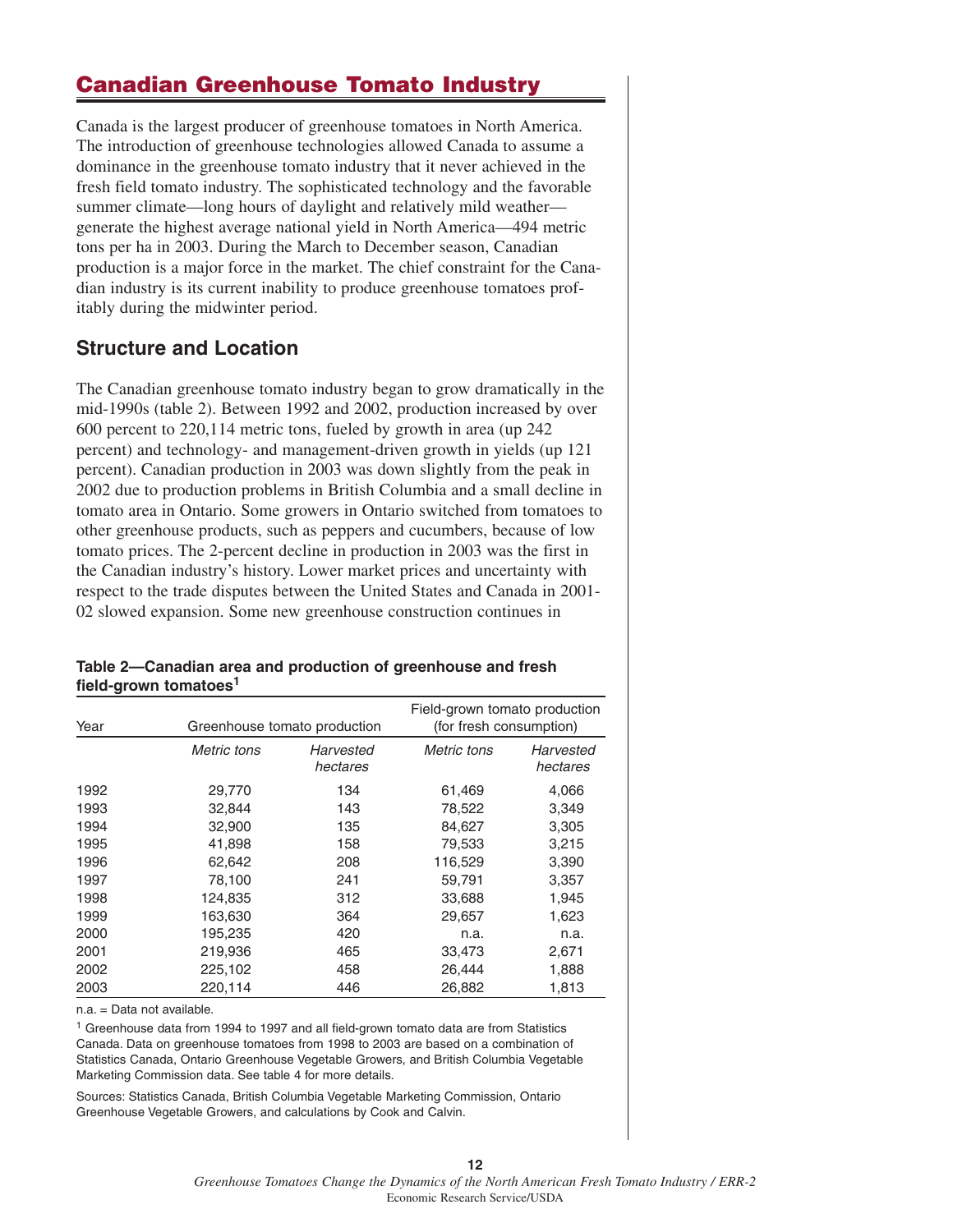Canada but mostly for production of other vegetables, although these structures could be converted for use for tomatoes at some later date. Moderate increases tomato area and production are expected in 2005.

Ontario dominates Canadian greenhouse tomato production with a 63 percent share of production (table 3), more than twice the share of the next highest producing region, British Columbia. Quebec and the other provinces account for only minor shares of the total. Growers in British Columbia ship tomatoes from March to late November. The shipping season for rival Ontario starts and ends about 3 weeks later. Most Canadian greenhouses ship the bulk of their volume from April through November (fig. 5 shows exports from Ontario and British Columbia to the United States, which reflect seasonal production trends).

Although there is a strong market incentive for Canadian growers to be yearround suppliers, the costs of producing during Canada's cold and low-light winter months are prohibitive in most cases. To respond to year-round demand, some greenhouse tomato shippers in Canada are developing alliances with producers in the United States and Mexico to augment their low winter supplies. Others have turned to foreign direct investment strategies. In 1996, a grower from British Columbia began producing greenhouse tomatoes in California and is a major source of winter supply in the Canadian market.

Canadian growers are devoting a large share of their tomato greenhouse area to TOV production. Industry analysts estimated Ontario TOV area at 40 percent of total greenhouse tomato area in 2003 and up to 50 percent in 2004. In British Columbia, 47 percent of area in 2003 and 66 percent in 2004 were dedicated to TOV (Driediger, 2004). Producing TOVs appeals to growers for a combination of market and agronomic reasons. TOVs generally sell at a higher FOB price than beefsteak tomatoes, although in the summer of 2004, TOV production growth pushed FOB prices for TOVs below beefsteak prices. Since TOV are smaller tomatoes there can be fewer quality problems relative to producing beefsteaks and a higher percent of tomatoes may be marketed as

| Year | Ontario <sup>1</sup> |      | British Columbia <sup>2</sup> |      | Quebec      |      | <b>Others</b> |      | Total <sup>3</sup> |      |
|------|----------------------|------|-------------------------------|------|-------------|------|---------------|------|--------------------|------|
|      | Production           | Area | Production                    | Area | Production  | Area | Production    | Area | Production         | Area |
|      | Metric tons          | Ha   | Metric tons                   | Ha   | Metric tons | Ha   | Metric tons   | Ha   | Metric tons        | Ha   |
| 1998 | 80.014               | 183  | 29,010                        | 55   | 12.654      | 61   | 3.157         | 13   | 124,835            | 312  |
| 1999 | 106.612              | 221  | 41.824                        | 71   | 11.690      | 58   | 3.504         | 14   | 163.630            | 364  |
| 2000 | 130.499              | 260  | 50.351                        | 93   | 10.219      | 51   | 4.166         | 16   | 195.235            | 420  |
| 2001 | 145.204              | 301  | 57.845                        | 100  | 12.422      | 50   | 4.465         | 14   | 219,936            | 465  |
| 2002 | 149.606              | 305  | 57.242                        | 97   | 13.248      | 41   | 5.006         | 15   | 225.102            | 458  |
| 2003 | 138.346              | 275  | 63,013                        | 115  | 12.841      | 37   | 5.914         | 19   | 220.114            | 446  |

#### **Table 3—Canadian greenhouse tomato area and production by province**

 $Ha = Hectares$ .

<sup>1</sup> Ontario area is from Statistics Canada except for 2001 and 2002 data, which are from the Ontario Greenhouse Vegetable Growers.

<sup>2</sup> 1998-2003 British Columbia production and area data are from the British Columbia Vegetable Marketing Commission instead

of Statistics Canada. The British Columbia Vegetable Marketing Commission figures are higher than those of Statistics Canada.

<sup>3</sup> Total Canadian production figures are based on Statistics Canada data for Ontario, Quebec, and Others, and British Columbia Vegetable Marketing Commission data for British Columbia. Therefore, the total national figures reported here are higher than Statistics Canada data.

Sources: Statistics Canada (various issues of Greenhouse, Sod, and Nursery Industries and various issues of Production of Fruit and Vegetables), British Columbia Vegetable Marketing Commission, Ontario Greenhouse Vegetable Growers, and calculations by Cook and Calvin.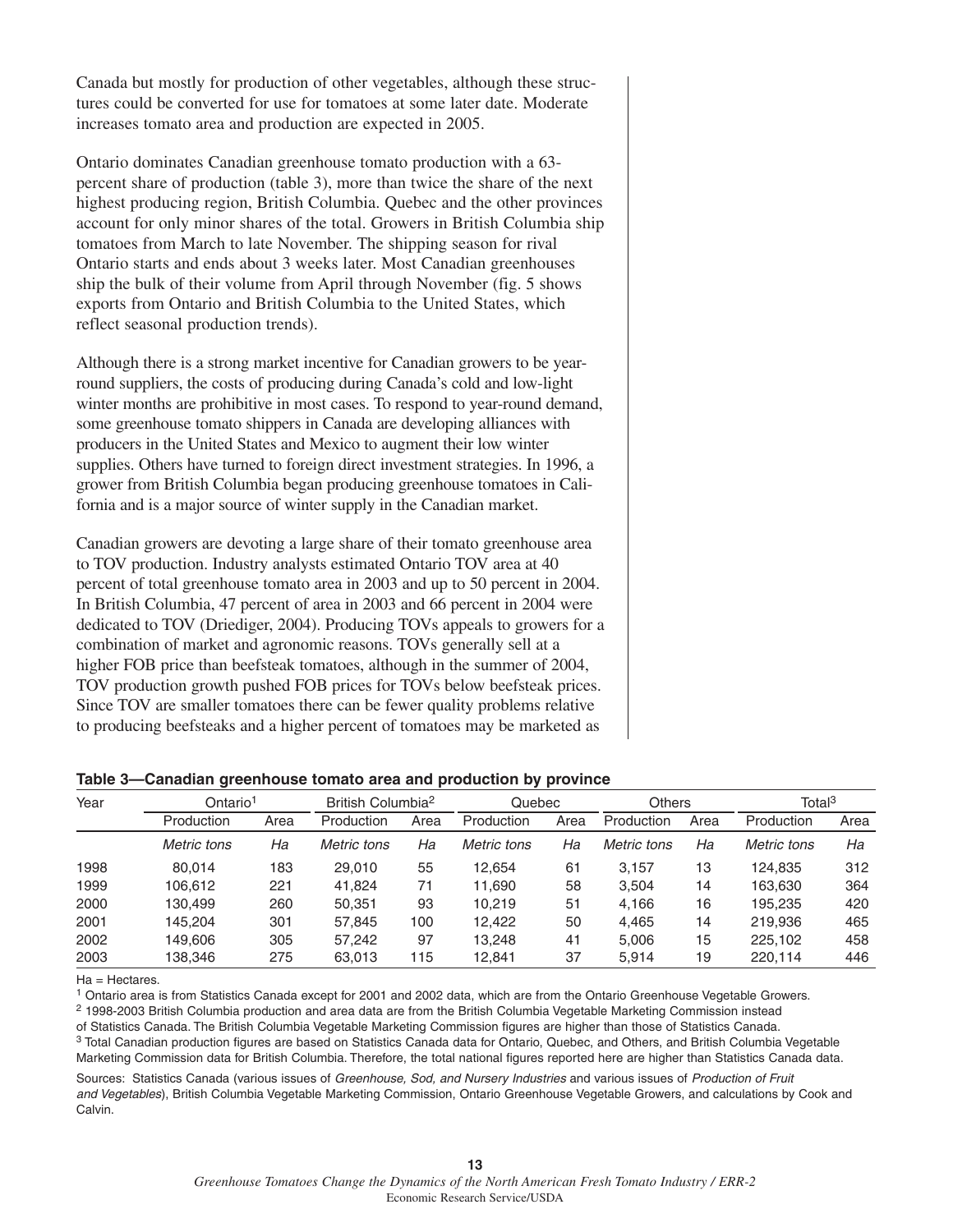#### Figure 5 **Ontario and British Columbia greenhouse tomato exports to the United States, 20031**



Source: World Trade Atlas. <sup>1</sup>Unit values represent all exports, the export bar represents just Ontario and British Columbia since exports from other provinces are too small to show up on the figure.

the top quality level, receiving the best prices. However, the sharp decline in TOV prices in summer 2004 has made TOVs less attractive and the industry is already changing the product mix accordingly.

While Canada has the largest production volume of greenhouse tomatoes in North America, its growers tend to be rather small. The largest greenhouse tomato operation in Canada in 2003 was 21 ha (Papadopoulos, 2003). In 2003, the largest greenhouse tomato firm in the United States was more than three times larger and leading Mexican firms were even larger.

Probably due to the smaller size of many Canadian greenhouse growers, much of the production is marketed jointly, providing more clout than indicated by any individual grower's area alone. In 2000, five Canadian marketing firms (often also producers) accounted for 82 percent of greenhouse tomato exports to the United States (ITC, 2001). The forces encouraging consolidation of production and marketing in the global fresh produce industry, such as retail consolidation, are affecting the Canadian greenhouse industry as well (Calvin and Cook et al., 2001).

As Canada's greenhouse tomato industry has grown, its fresh-market fieldgrown tomato industry, centered in Ontario, has declined (table 2). In 1992, field tomatoes accounted for 67 percent of fresh-market production, declining to 11 percent in 2003. With greenhouse tomatoes proving to be more profitable than field-grown in Canada, many field producers moved into greenhouse production. A few greenhouse tomato growers in Ontario also have some field production. The separate field-grown tomato industry for processing is still a major business in Canada.

# **Fresh Tomato Trade**

Trade flows vary by type of tomato and season. Canada imports fresh field tomatoes from the United States and Mexico on a year-round basis. During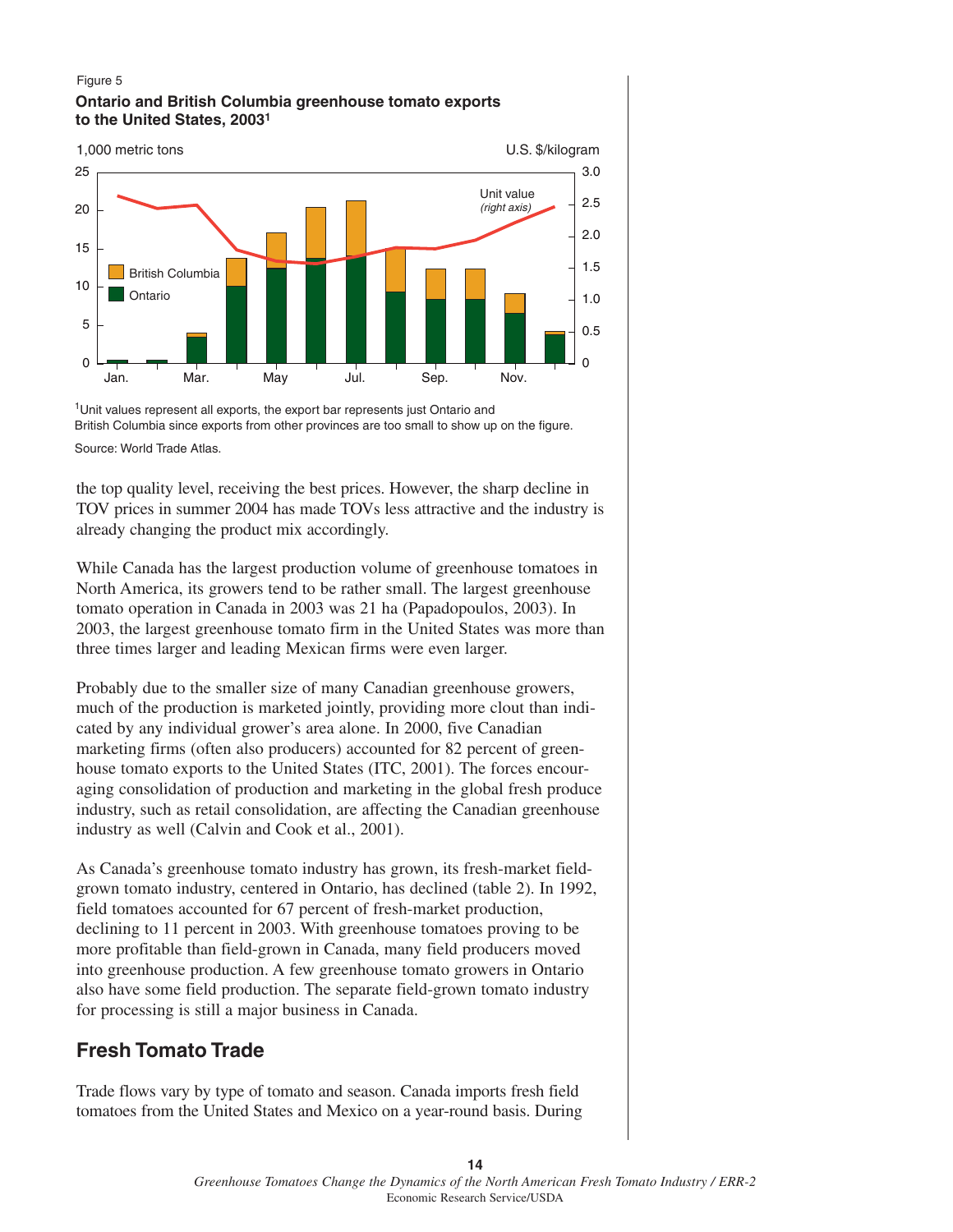the winter, Canada imports greenhouse tomatoes from both countries, as well as smaller amounts from other countries. Canada exports greenhouse tomatoes to the United States during the rest of the year. All Canadian tomato exports are assumed to be greenhouse tomatoes, and virtually all exports are to the U.S. market. Canada does not ship any type of tomato to Mexico.

The growth of the greenhouse industry has changed net trade flows of fresh tomatoes between Canada and the United States. Canada is the largest market for U.S. fresh tomato exports (mostly mature green tomatoes destined for both retail and foodservice markets), accounting for 88 percent of total export volume in 2003. However, Canadian exports to the United States have grown dramatically over time in terms of quantity, while Canadian imports of U.S. tomatoes have remained relatively stable (fig. 6). In 2003, the United States became a net tomato importer from Canada in terms of volume, although it had already become a net importer in terms of value in 1999.

Canada's tomato exports to the United States compete with field-grown tomatoes from Florida and Mexico in the spring; field-grown tomatoes from California, the U.S. Eastern seaboard, and Mexico during the summer and early fall; and greenhouse tomatoes from the United States, Mexico, and northern Europe throughout the entire Canadian season (see fig. 1). During much of its season, Canadian production dominates the North American greenhouse market, and the high volume of low-cost summer production, combined with competition from other field and greenhouse tomato producing areas, drives down the market price. For example, the per kilogram (kg) price of imported Canadian tomatoes in June 2003 was only 60 percent of the price in January (see fig. 5).<sup>6</sup>

As Canadian production increased in the latter part of the 1990s, the Canadian market (31.5 million consumers in April 2003) became relatively saturated, making the greenhouse tomato industry increasingly export dependent. With 291 million consumers in the United States in 2003, the growth in the Canadian industry appears to have been largely aimed at serving the expanding U.S. demand for greenhouse tomatoes. In 2003,

### Figure 6 **U.S.-Canadian fresh tomato trade**



<sup>6</sup> One kilogram equals 2.204 pounds.

**15** *Greenhouse Tomatoes Change the Dynamics of the North American Fresh Tomato Industry / ERR-2* Economic Research Service/USDA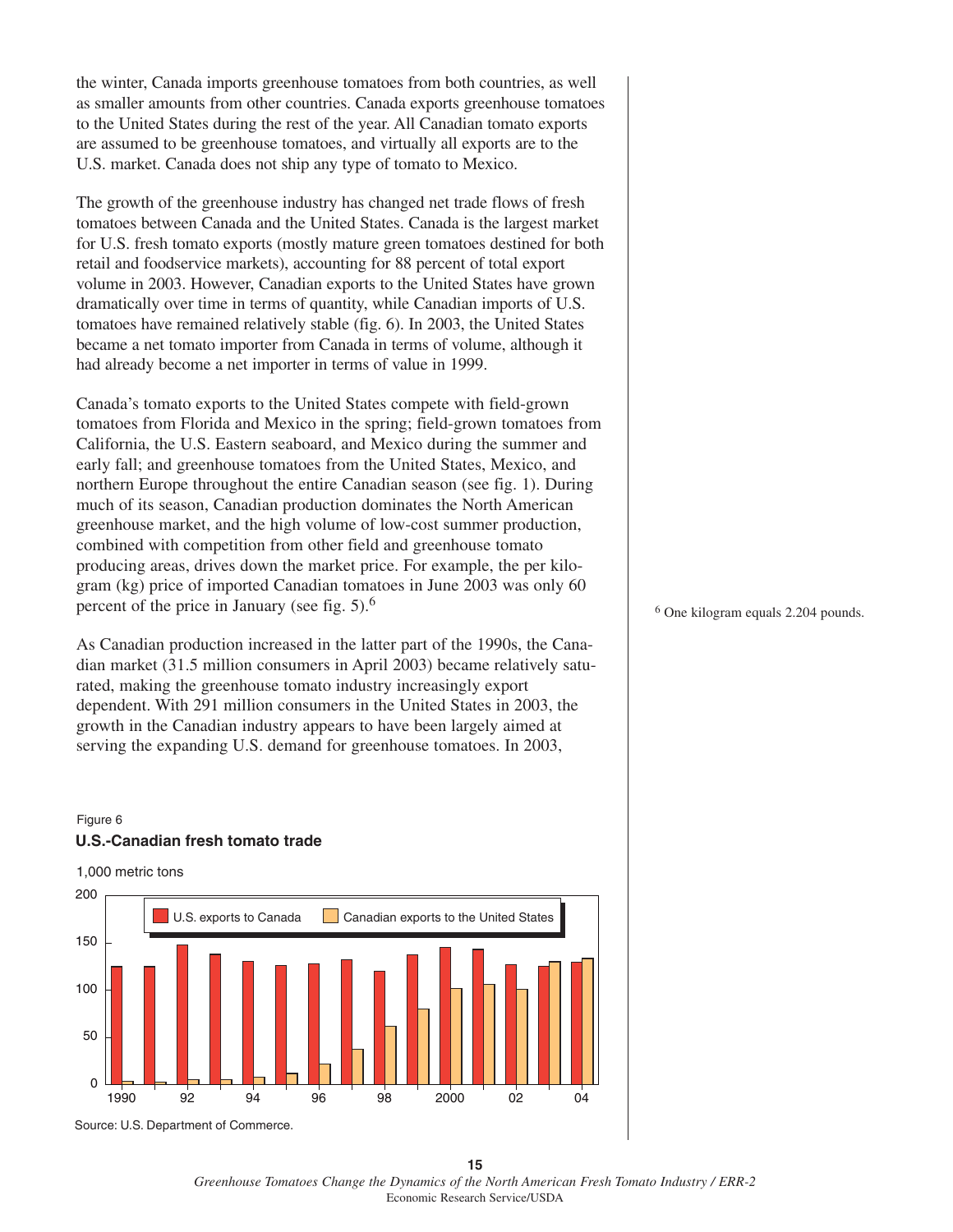exports accounted for 60 percent of domestic production, compared with only 23 percent in 1994 (table 4).

Exchange rates factored into the export boom in trade with the United States. Between 1990 and 2002, the Canadian dollar depreciated 34 percent against the U.S. dollar, based on average annual exchange rates, making the U.S. market increasingly attractive. In 2003, the exchange rate declined 11 percent, eroding some of the exchange rate advantage for Canada. In 2004, the exchange rate continued to decline. Simultaneously, the Mexican peso has been depreciating against the U.S. dollar, making Mexican tomatoes more competitive relative to Canadian product in the U.S. market.

Canada imports greenhouse tomatoes mostly during the midwinter. In 2003, Mexico was the largest supplier with 6,152 metric tons, followed by Europe, Israel, and Morocco with 4,176 metric tons, and the United States with 3,836 metric tons (fig. 7). Imports from non-NAFTA countries have decreased with the growth of the U.S. and Mexican industries. Actual greenhouse imports from the United States and Mexico may be higher if Canadian import statistics, like U.S. statistics, do not always correctly classify greenhouse shipments.

## **Industry in Ontario**

Ontario is the largest producer of greenhouse tomatoes in Canada. The industry is centered around Leamington in southern Ontario, southeast of Detroit. This area has the single largest grouping of vegetable greenhouses in North America (Papadopoulos, 2003). Canadian production in both Ontario and British Columbia is concentrated geographically, which has resulted in strong input industries, a benefit not enjoyed by other producers in North America. The proximity of Leamington to major Canadian and

### **Table 4—Canadian greenhouse tomato supply and use**

|      |            |                      |             |                      |             | Export                    |                        |                            |  |
|------|------------|----------------------|-------------|----------------------|-------------|---------------------------|------------------------|----------------------------|--|
| Year | Production | Imports <sup>1</sup> | Supply      | Exports <sup>2</sup> | Consumption | Consumption<br>per capita | share<br>of production | Exports to<br>the $U.S.^3$ |  |
|      |            |                      | Metric tons |                      |             | Kilograms                 | Percent                | Metric tons                |  |
| 1994 | 32,900     | n.a.                 | n.a.        | 7.673                | n.a.        | n.a.                      | 23                     | 7.673                      |  |
| 1995 | 41.898     | 4,235                | 46.133      | 11.716               | 34,417      | 1.17                      | 28                     | 11.712                     |  |
| 1996 | 62,642     | 6,201                | 68.843      | 21,936               | 46.907      | 1.58                      | 35                     | 21,935                     |  |
| 1997 | 78.100     | 7,961                | 86.061      | 38,373               | 47,688      | 1.59                      | 49                     | 38,373                     |  |
| 1998 | 124,835    | 12,021               | 136.856     | 62.441               | 74.415      | 2.46                      | 50                     | 62.405                     |  |
| 1999 | 163.630    | 11.012               | 174.642     | 80.130               | 94.512      | 3.10                      | 49                     | 80.117                     |  |
| 2000 | 195.235    | 11,589               | 206.824     | 102.212              | 104.612     | 3.40                      | 52                     | 102.131                    |  |
| 2001 | 219.936    | 11,577               | 231.513     | 106.691              | 124.822     | 4.01                      | 49                     | 106.626                    |  |
| 2002 | 225,102    | 16,273               | 241.375     | 101,625              | 139,750     | 4.45                      | 45                     | 101,402                    |  |
| 2003 | 220.114    | 14,159               | 234.273     | 131.456              | 102.817     | 3.26                      | 60                     | 130.868                    |  |

n.a.=not available.

<sup>1</sup> In 1995, assuming all imports from EU, Israel, and Morocco are greenhouse and all else field grown. From 1996 to 2003, including official Canadian statistics on greenhouse imports from the United States and Mexico.

<sup>2</sup> Assuming all tomato exports are greenhouse tomatoes.

<sup>3</sup> For 1994, using U.S. Commerce numbers of imports from Canada as a proxy for total Canadian exports. For 1995-2003 using Statistics Canada data on total exports.

Sources: Statistics Canada, British Columbia Vegetable Marketing Commission, Ontario Greenhouse Vegetable Growers, U.S. Department of Commerce, World Trade Atlas, and calculations by Cook and Calvin.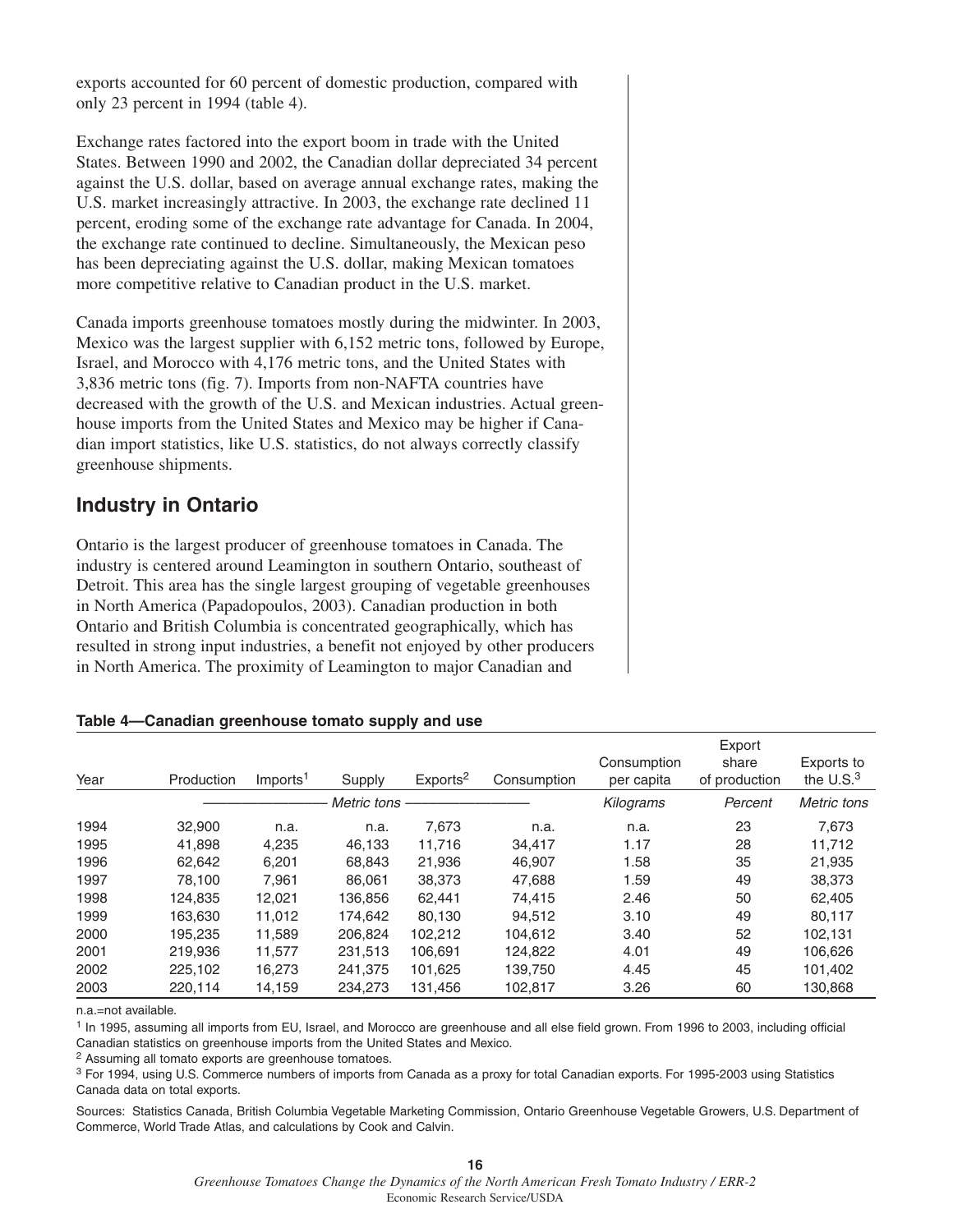#### Figure 7







Source: World Trade Atlas.

U.S. markets gives producers there a major advantage in terms of transportation costs (see fig. 2). In 2003, over 39 percent of Canada's population lived in Ontario (with an additional 31 percent in Provinces to the east). Perhaps more importantly, Ontario is also closer to the eastern U.S. market than the big U.S. firms in the West and Southwest.

In 2004, there were 116 tomato growers in Ontario with an average size of 16 ha. The largest producers control a disproportionate share of production; growers with over 37 ha accounted for 7 percent of growers and 40 percent of area (Lutz, 2005). A small number of Ontario shippers dominate sales, assembling production from numerous growers and marketing volumes far exceeding their own production. Industry sources indicate that concentration has been increasing, with three firms marketing an estimated 65 percent of total provincial volume in 2004.

All Ontario growers of greenhouse tomatoes and cucumbers are required to belong to the Ontario Greenhouse Vegetable Producers' Marketing Board (OGVG). The OGVG collects a fee from growers based on area in production to fund research, promotion, market development, and administration. This organization does not regulate production or restrict entry. The OGVG has statutory authority to license marketers, set a weekly minimum price, and revoke licenses from shippers who do not adhere to marketing requirements. In reality, in recent years, its authority has only been used to issue licenses. In 2002, OGVG licensed 34 sales agents, although only a small number are large enough to be major exporters. Currently, Ontario shippers sell at the best price possible and the OGVG works with growers to establish a weekly benchmark price, which is particularly useful to smaller growers trying to determine the value of their production.

About 80-85 percent of Ontario's greenhouse tomato area is in plastic structures. Growers have found plastic to be advantageous given the region's hot summers. Glass greenhouses, developed in the Netherlands with more limited light conditions, transmit more solar radiation than plastic, and excessive heat in summer can damage the plants. Plastic greenhouses are also cheaper to build than glass and generally have been considered to have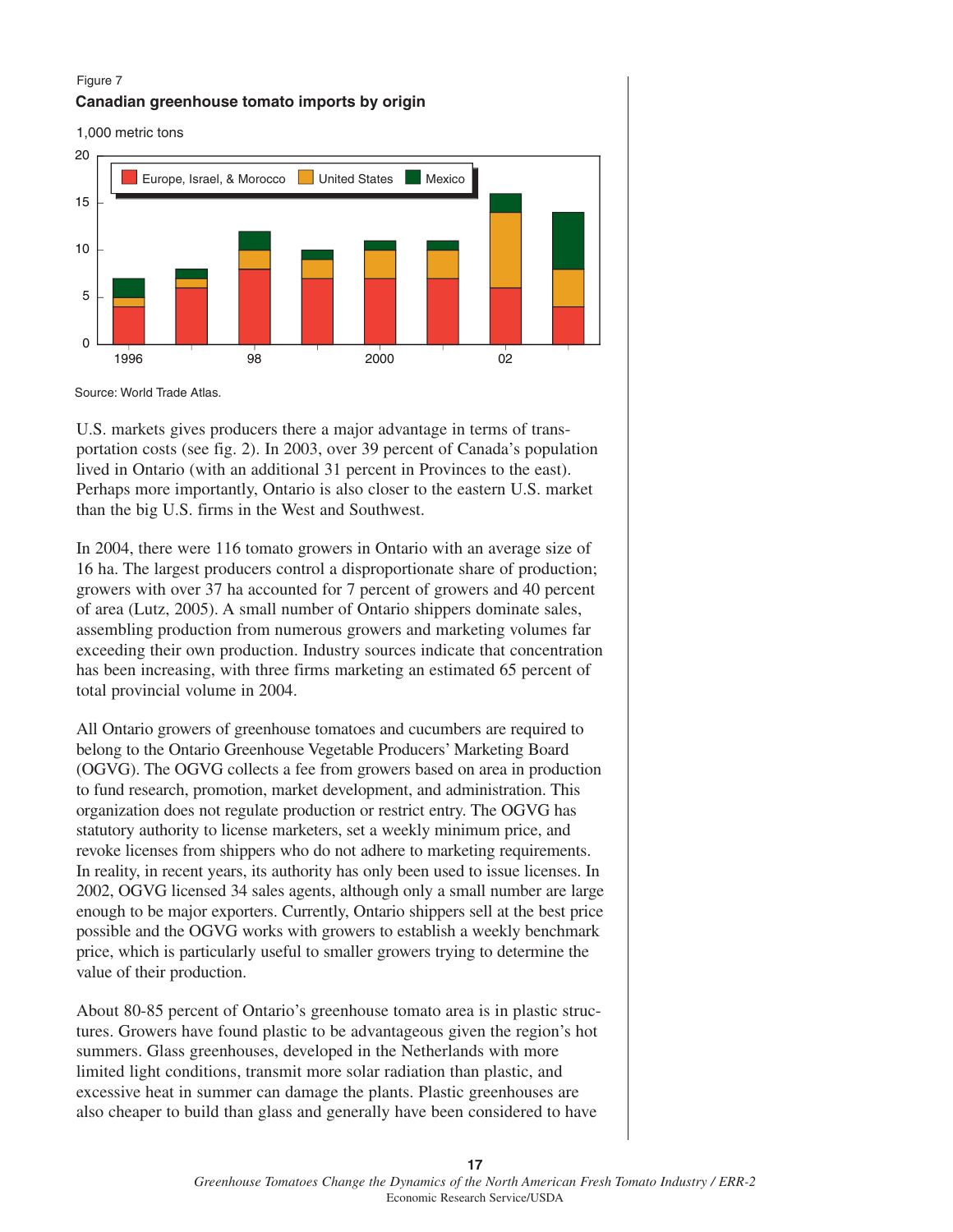lower energy costs, though they must be replaced more frequently. Because Ontario is hot and humid in the summer, some growers reduce late summer production to avoid the higher production costs, quality problems, and lower prices (see fig. 5). British Columbia, with a milder climate, has a more gradual decline in exports from its July high. As competition grows in the North American industry, growers in all locations are seeking technologies that improve product consistency and reduce per unit costs by maximizing yields and efficiency. There is diversity of opinion about what type of technology will be the most profitable in Ontario in the future, but interest in glass greenhouses seems to be growing. Glass may improve production in the early and late parts of the season.

## **Industry in British Columbia**

British Columbia is the second largest producer of greenhouse tomatoes in Canada, with 24 greenhouse tomato growers in 2004. The industry is centered near the town of Delta in the Fraser Valley near Vancouver. British Columbia has warm summer days and cool nights, good light (although less than Ontario), and low humidity due to the regulating effect of the Pacific Ocean. The climate is similar to that of the Netherlands, and most growers use Dutch-style glass greenhouses. Industry experts say that the more conditions deviate from those experienced in the Netherlands—the technology leader—the more effort is required to develop an appropriate technology. British Columbia greenhouse tomato growers have the highest average yields in North America—590 metric tons per ha in 2002 (a more normal crop year than 2003), compared with 491 metric tons for Ontario. While British Columbia is ideal in terms of climate, it is located far from major markets. Only 13 percent of the Canadian population lives in British Columbia, and growers there must rely heavily on the nearby U.S. west coast market for their customer base. In this market, British Columbia growers also compete with all the large producers located in the U.S. Southwest and West.

In British Columbia, production of greenhouse tomatoes, butter head lettuce, peppers, and long English cucumbers is regulated by the British Columbia Natural Products Marketing Act. The British Columbia Vegetable Marketing Commission administers the Act by controlling volume through area quotas (not production quotas) issued to individual greenhouse growers. This organization analyzes the market before allocating the permissible area, and quota fees are not charged. In 2003, the Commission authorized the last increase in tomato area. Production from this expansion will begin in 2005. In August 2004, the Commission gave the industry permission to initiate minimum prices for domestic and export sales. This authority was used in late August and September 2004.

In British Columbia, all sales, except sales via farm stands and municipal markets, must go through licensed sales agents. Up until 2002, all growers around Vancouver and on Vancouver Island had to market their production through BC Hot House, a former cooperative that incorporated in the mid-1990s. In 2001, BC Hot House accounted for nearly 40 percent of Canadian greenhouse tomato exports. The other producers outside of Vancouver and